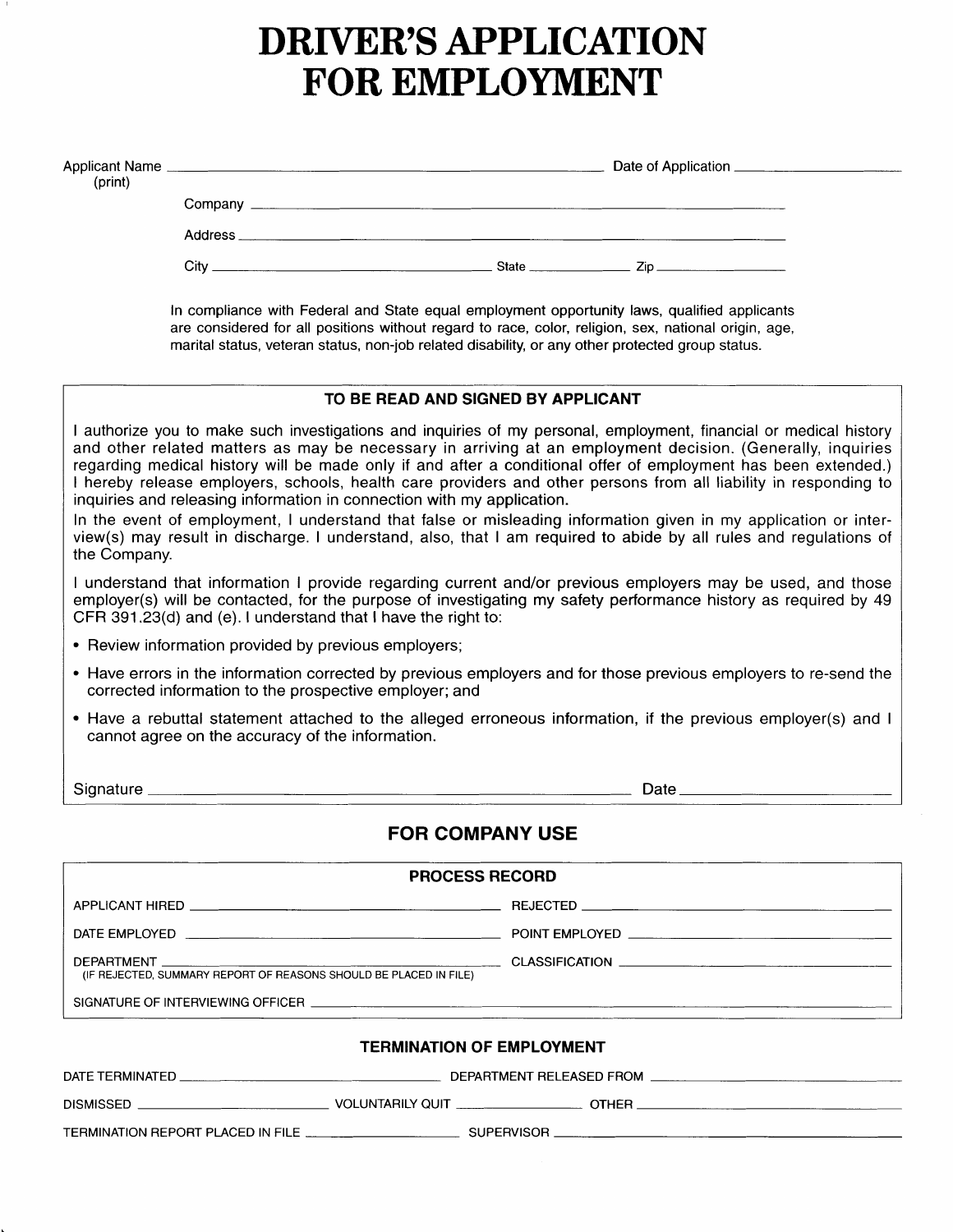# APPLICANT TO COMPLETE

(answer all questions - please print)

| Last              | <u> 1980 - John Harry Harry Harry Harry Harry Harry Harry Harry Harry Harry Harry Harry Harry Harry Harry Harry H</u> | First    | Middle |                  |                                                                                                                                                                                                                                                                                                                                                                                                                               |  |
|-------------------|-----------------------------------------------------------------------------------------------------------------------|----------|--------|------------------|-------------------------------------------------------------------------------------------------------------------------------------------------------------------------------------------------------------------------------------------------------------------------------------------------------------------------------------------------------------------------------------------------------------------------------|--|
|                   | List your addresses of residency for the past 3 years.                                                                |          |        |                  |                                                                                                                                                                                                                                                                                                                                                                                                                               |  |
| Current Address _ |                                                                                                                       |          |        |                  |                                                                                                                                                                                                                                                                                                                                                                                                                               |  |
|                   | Street                                                                                                                |          | City   |                  |                                                                                                                                                                                                                                                                                                                                                                                                                               |  |
|                   | State                                                                                                                 | Zip Code |        |                  | Phone $\frac{1}{\sqrt{y_1/m_0}}$ How Long? $\frac{1}{\sqrt{y_1/m_0}}$                                                                                                                                                                                                                                                                                                                                                         |  |
| Previous          |                                                                                                                       |          |        |                  |                                                                                                                                                                                                                                                                                                                                                                                                                               |  |
| Addresses         | Street                                                                                                                | City     |        | State & Zip Code | $\frac{1}{\sqrt{1-\frac{y}{x}}-1}$ How Long? $\frac{y}{y}$                                                                                                                                                                                                                                                                                                                                                                    |  |
|                   |                                                                                                                       |          |        |                  |                                                                                                                                                                                                                                                                                                                                                                                                                               |  |
|                   | Street                                                                                                                | City     |        | State & Zip Code | $\frac{1}{\sqrt{1-\frac{1}{1-\frac{1}{1-\frac{1}{1-\frac{1}{1-\frac{1}{1-\frac{1}{1-\frac{1}{1-\frac{1}{1-\frac{1}{1-\frac{1}{1-\frac{1}{1-\frac{1}{1-\frac{1}{1-\frac{1}{1-\frac{1}{1-\frac{1}{1-\frac{1}{1-\frac{1}{1-\frac{1}{1-\frac{1}{1-\frac{1}{1-\frac{1}{1-\frac{1}{1-\frac{1}{1-\frac{1}{1-\frac{1}{1-\frac{1}{1-\frac{1}{1-\frac{1}{1-\frac{1}{1-\frac{1}{1-\frac{1}{1-\frac{1}{1-\frac{1}{1-\frac{1}{1-\$         |  |
|                   |                                                                                                                       |          |        |                  |                                                                                                                                                                                                                                                                                                                                                                                                                               |  |
|                   | Street                                                                                                                | City     |        | State & Zip Code | $\frac{1}{\sqrt{1-\frac{1}{\sqrt{1-\frac{1}{\sqrt{1-\frac{1}{\sqrt{1-\frac{1}{\sqrt{1-\frac{1}{\sqrt{1-\frac{1}{\sqrt{1-\frac{1}{1-\frac{1}{\sqrt{1-\frac{1}{1-\frac{1}{\sqrt{1-\frac{1}{1-\frac{1}{\sqrt{1-\frac{1}{1-\frac{1}{1-\frac{1}{\sqrt{1-\frac{1}{1-\frac{1}{\sqrt{1-\frac{1}{1-\frac{1}{\sqrt{1-\frac{1}{1-\frac{1}{\sqrt{1-\frac{1}{1-\frac{1}{\sqrt{1-\frac{1}{1-\frac{1}{\sqrt{1-\frac{1}{1-\frac{1}{\sqrt{1-\$ |  |
|                   |                                                                                                                       |          |        |                  |                                                                                                                                                                                                                                                                                                                                                                                                                               |  |
|                   |                                                                                                                       |          |        |                  |                                                                                                                                                                                                                                                                                                                                                                                                                               |  |
|                   |                                                                                                                       |          |        |                  |                                                                                                                                                                                                                                                                                                                                                                                                                               |  |
|                   |                                                                                                                       |          |        |                  |                                                                                                                                                                                                                                                                                                                                                                                                                               |  |
|                   | (Answer only if a job requirement)                                                                                    |          |        |                  |                                                                                                                                                                                                                                                                                                                                                                                                                               |  |
|                   |                                                                                                                       |          |        |                  |                                                                                                                                                                                                                                                                                                                                                                                                                               |  |
|                   |                                                                                                                       |          |        |                  |                                                                                                                                                                                                                                                                                                                                                                                                                               |  |

lf yes, explain if you wish.

#### EMPLOYMENT HISTORY

All driver applicants to drive in interstate commerce must provide the following information on all employers during the preceding 3 years. List complete mailing address, street number, city, state and zip code.

Applicants to drive a commercial motor vehicle\* in intrastate or interstate commerce shall also provide an additional 7 years' information on those employers for whom the applicant operated such vehicle. (NOTE: List employers in reverse order starting with the most recent. Add another sheet as necessary.)

| <b>EMPLOYER</b>       |                                                                                                                                                                        | <b>DATE</b>                                                |  |  |  |
|-----------------------|------------------------------------------------------------------------------------------------------------------------------------------------------------------------|------------------------------------------------------------|--|--|--|
| <b>NAME</b>           |                                                                                                                                                                        | <b>TO</b><br><b>FROM</b><br>YR.<br><b>MO</b><br>YR.<br>MO. |  |  |  |
| <b>ADDRESS</b>        |                                                                                                                                                                        | POSITION HELD                                              |  |  |  |
| <b>CITY</b>           | <b>ZIP</b><br><b>STATE</b>                                                                                                                                             | SALARY/WAGE                                                |  |  |  |
| <b>CONTACT PERSON</b> | PHONE NUMBER                                                                                                                                                           | <b>REASON FOR LEAVING</b>                                  |  |  |  |
|                       | WERE YOU SUBJECT TO THE FMCSRs <sup>†</sup> WHILE EMPLOYED? $\Box$ YES $\Box$ NO                                                                                       |                                                            |  |  |  |
|                       | WAS YOUR JOB DESIGNATED AS A SAFETY-SENSITIVE FUNCTION IN ANY DOT-REGULATED MODE SUBJECT TO THE DRUG AND ALCOHOL<br>TESTING REQUIREMENTS OF 49 CFR PART 40? □ YES □ NO |                                                            |  |  |  |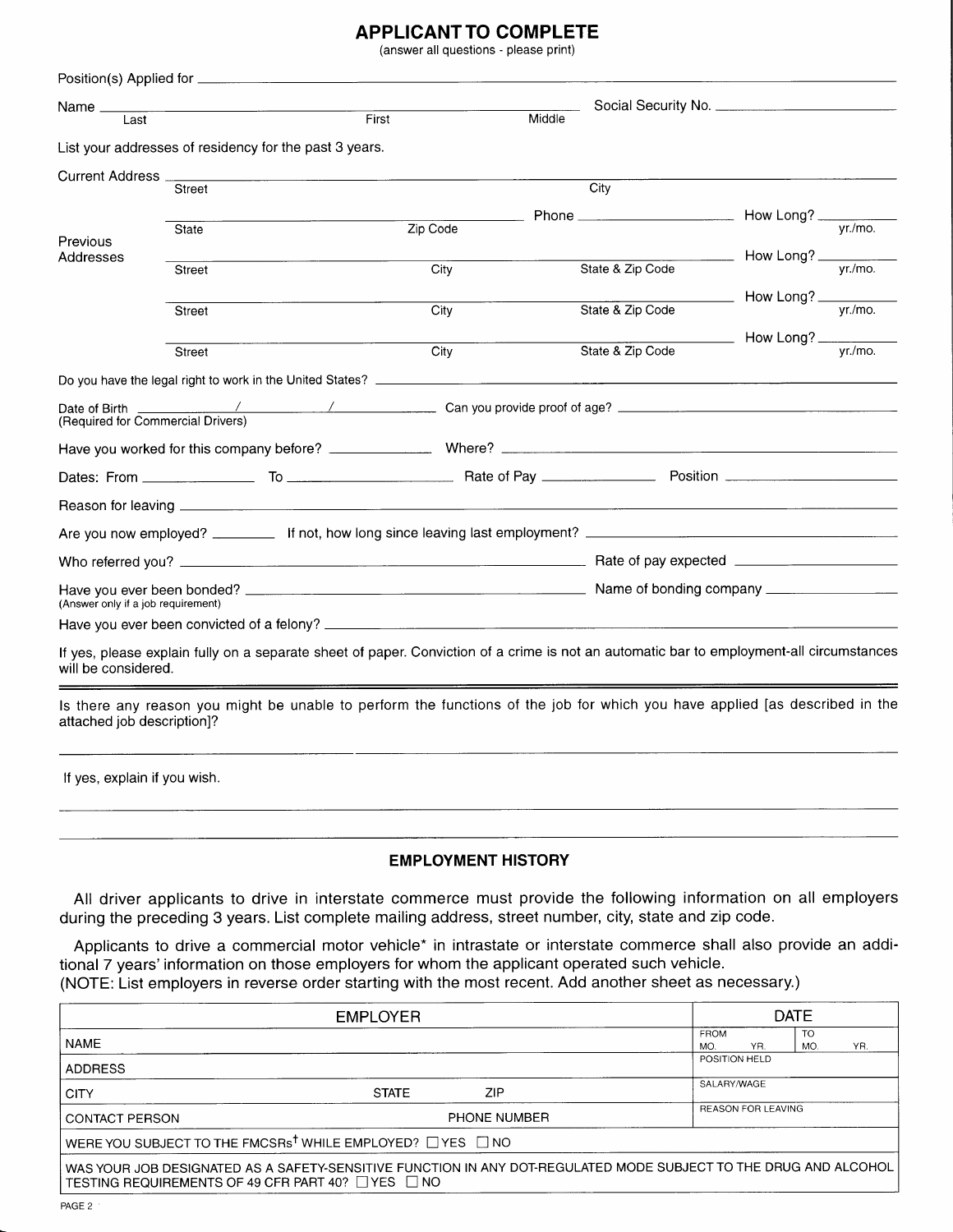## EM PLOYMENT HISTORY (continued)

| <b>EMPLOYER</b>                                                                                                                                                                  |                     |                    |                           | <b>DATE</b>      |     |
|----------------------------------------------------------------------------------------------------------------------------------------------------------------------------------|---------------------|--------------------|---------------------------|------------------|-----|
| <b>NAME</b>                                                                                                                                                                      |                     | <b>FROM</b><br>MO. | YR.                       | TO<br>MO.        | YR. |
| <b>ADDRESS</b>                                                                                                                                                                   |                     | POSITION HELD      |                           |                  |     |
| <b>CITY</b><br><b>STATE</b>                                                                                                                                                      | <b>ZIP</b>          | SALARY/WAGE        |                           |                  |     |
| <b>CONTACT PERSON</b>                                                                                                                                                            | PHONE NUMBER        |                    | <b>REASON FOR LEAVING</b> |                  |     |
| WERE YOU SUBJECT TO THE FMCSRs <sup>†</sup> WHILE EMPLOYED? □ YES □ NO                                                                                                           |                     |                    |                           |                  |     |
| WAS YOUR JOB DESIGNATED AS A SAFETY-SENSITIVE FUNCTION IN ANY DOT-REGULATED MODE SUBJECT TO THE DRUG AND ALCOHOL<br>TESTING REQUIREMENTS OF 49 CFR PART 40? □ YES □ NO           |                     |                    |                           |                  |     |
| <b>EMPLOYER</b>                                                                                                                                                                  |                     |                    |                           | <b>DATE</b>      |     |
| <b>NAME</b>                                                                                                                                                                      |                     | <b>FROM</b><br>MO. | YR.                       | TO<br>MO.        | YR. |
| <b>ADDRESS</b>                                                                                                                                                                   |                     | POSITION HELD      |                           |                  |     |
| <b>STATE</b><br><b>CITY</b>                                                                                                                                                      | <b>ZIP</b>          | SALARY/WAGE        |                           |                  |     |
| <b>CONTACT PERSON</b>                                                                                                                                                            | PHONE NUMBER        |                    | REASON FOR LEAVING        |                  |     |
| WERE YOU SUBJECT TO THE FMCSRs <sup>†</sup> WHILE EMPLOYED? □ YES □ NO                                                                                                           |                     |                    |                           |                  |     |
| WAS YOUR JOB DESIGNATED AS A SAFETY-SENSITIVE FUNCTION IN ANY DOT-REGULATED MODE SUBJECT TO THE DRUG AND ALCOHOL<br>TESTING REQUIREMENTS OF 49 CFR PART 40? □ YES □ NO           |                     |                    |                           |                  |     |
| <b>EMPLOYER</b>                                                                                                                                                                  |                     |                    |                           | <b>DATE</b>      |     |
| <b>NAME</b>                                                                                                                                                                      |                     | FROM<br>MO.        | YR.                       | <b>TO</b><br>MO. | YR. |
| <b>ADDRESS</b>                                                                                                                                                                   |                     | POSITION HELD      |                           |                  |     |
| <b>CITY</b><br><b>STATE</b>                                                                                                                                                      | ZIP                 | SALARY/WAGE        |                           |                  |     |
| <b>CONTACT PERSON</b>                                                                                                                                                            | <b>PHONE NUMBER</b> |                    | REASON FOR LEAVING        |                  |     |
| WERE YOU SUBJECT TO THE FMCSRs <sup>†</sup> WHILE EMPLOYED? □ YES □ NO                                                                                                           |                     |                    |                           |                  |     |
| WAS YOUR JOB DESIGNATED AS A SAFETY-SENSITIVE FUNCTION IN ANY DOT-REGULATED MODE SUBJECT TO THE DRUG AND ALCOHOL<br>TESTING REQUIREMENTS OF 49 CFR PART 40? □ YES □ NO           |                     |                    |                           |                  |     |
| <b>EMPLOYER</b>                                                                                                                                                                  |                     |                    |                           | <b>DATE</b>      |     |
| <b>NAME</b>                                                                                                                                                                      |                     | <b>FROM</b><br>MO. | YR.                       | <b>TO</b><br>MO. | YR. |
| <b>ADDRESS</b>                                                                                                                                                                   |                     | POSITION HELD      |                           |                  |     |
| <b>CITY</b><br><b>STATE</b>                                                                                                                                                      | ZIP                 | SALARY/WAGE        |                           |                  |     |
| <b>CONTACT PERSON</b>                                                                                                                                                            | PHONE NUMBER        |                    | REASON FOR LEAVING        |                  |     |
| WERE YOU SUBJECT TO THE FMCSRs <sup>†</sup> WHILE EMPLOYED? □ YES □ NO                                                                                                           |                     |                    |                           |                  |     |
| WAS YOUR JOB DESIGNATED AS A SAFETY-SENSITIVE FUNCTION IN ANY DOT-REGULATED MODE SUBJECT TO THE DRUG AND ALCOHOL<br>TESTING REQUIREMENTS OF 49 CFR PART 40? □ YES □ NO           |                     |                    |                           |                  |     |
| <b>EMPLOYER</b>                                                                                                                                                                  |                     |                    |                           | <b>DATE</b>      |     |
| <b>NAME</b>                                                                                                                                                                      |                     | <b>FROM</b><br>MO. | YR.                       | <b>TO</b><br>MO. | YR. |
| <b>ADDRESS</b>                                                                                                                                                                   |                     | POSITION HELD      |                           |                  |     |
| <b>CITY</b><br><b>STATE</b>                                                                                                                                                      | ZIP                 | SALARY/WAGE        |                           |                  |     |
| <b>CONTACT PERSON</b>                                                                                                                                                            | PHONE NUMBER        |                    | REASON FOR LEAVING        |                  |     |
| WERE YOU SUBJECT TO THE FMCSRs <sup>t</sup> WHILE EMPLOYED? UYES UNO                                                                                                             |                     |                    |                           |                  |     |
| WAS YOUR JOB DESIGNATED AS A SAFETY-SENSITIVE FUNCTION IN ANY DOT-REGULATED MODE SUBJECT TO THE DRUG AND ALCOHOL<br>TESTING REQUIREMENTS OF 49 CFR PART 40? $\Box$ YES $\Box$ NO |                     |                    |                           |                  |     |

\*lncludes vehicles having a GVWR of 26,001 lbs. or more, vehicles designed to transport 16 or more passengers (including the driver), or any size vehicle used to transport hazardous materials in a quantity requiring placarding.

tThe Federal Motor Carrier Safety Begulations (FMCSRs) apply to anyone operating amotor vehicle on a highway in interstate commerce to transport passengers or property when the vehicle: (1) weighs or has a GVWR of 10,001 pounds or more, (2) is designed or used to transport more than 8 passengers (including the driver), OR (3) is of any size and is used to transport hazardous materials in a quantity requiring placarding.